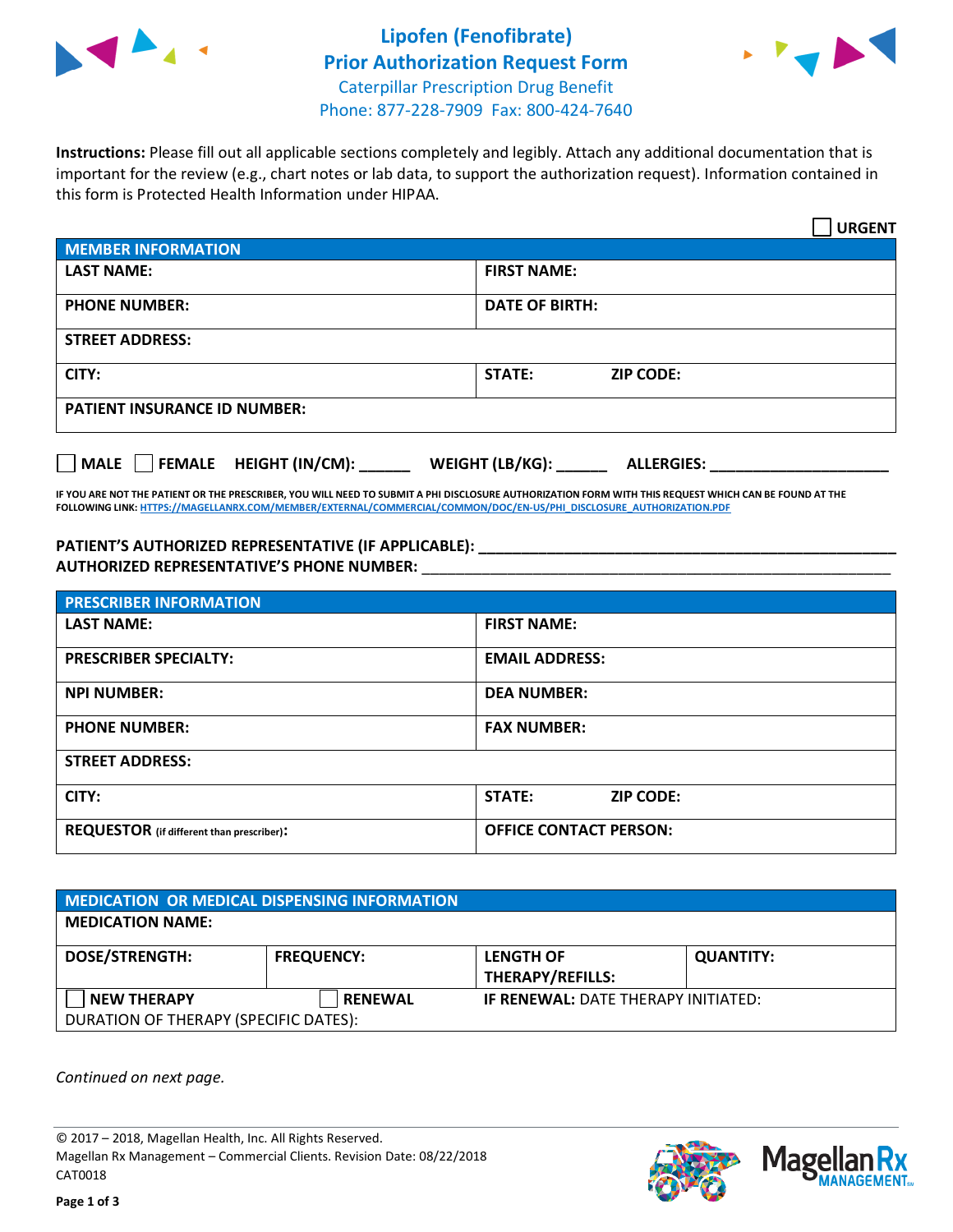



Mage

**lan Rx<br>NAGEMENT...** 

|                                                                                                                                                                                                                                                                                                    |                                                                                                         | <b>MEMBER'S FIRST NAME:</b>               |  |  |
|----------------------------------------------------------------------------------------------------------------------------------------------------------------------------------------------------------------------------------------------------------------------------------------------------|---------------------------------------------------------------------------------------------------------|-------------------------------------------|--|--|
| 1. HAS THE PATIENT TRIED ANY OTHER MEDICATIONS FOR THIS CONDITION?                                                                                                                                                                                                                                 |                                                                                                         | YES (if yes, complete below)<br><b>NO</b> |  |  |
| <b>MEDICATION/THERAPY (SPECIFY</b>                                                                                                                                                                                                                                                                 | <b>DURATION OF THERAPY (SPECIFY</b>                                                                     | <b>RESPONSE/REASON FOR</b>                |  |  |
| DRUG NAME AND DOSAGE):                                                                                                                                                                                                                                                                             | DATES):                                                                                                 | <b>FAILURE/ALLERGY:</b>                   |  |  |
|                                                                                                                                                                                                                                                                                                    |                                                                                                         |                                           |  |  |
|                                                                                                                                                                                                                                                                                                    |                                                                                                         |                                           |  |  |
|                                                                                                                                                                                                                                                                                                    |                                                                                                         |                                           |  |  |
| <b>2. LIST DIAGNOSES:</b>                                                                                                                                                                                                                                                                          |                                                                                                         | <b>ICD-10:</b>                            |  |  |
|                                                                                                                                                                                                                                                                                                    |                                                                                                         |                                           |  |  |
|                                                                                                                                                                                                                                                                                                    |                                                                                                         |                                           |  |  |
|                                                                                                                                                                                                                                                                                                    | 3. REQUIRED CLINICAL INFORMATION: PLEASE PROVIDE ALL RELEVANT CLINICAL INFORMATION TO SUPPORT A         |                                           |  |  |
| PRIOR AUTHORIZATION.                                                                                                                                                                                                                                                                               |                                                                                                         |                                           |  |  |
| <b>Clinical information:</b>                                                                                                                                                                                                                                                                       |                                                                                                         |                                           |  |  |
| Has the patient tried and failed a generic fenofibrate? $\Box$ Yes $\Box$ No                                                                                                                                                                                                                       |                                                                                                         |                                           |  |  |
| Select how the patient took the generic fenofibrate:                                                                                                                                                                                                                                               |                                                                                                         |                                           |  |  |
| $\Box$ With food                                                                                                                                                                                                                                                                                   |                                                                                                         |                                           |  |  |
| □ Without food                                                                                                                                                                                                                                                                                     |                                                                                                         |                                           |  |  |
| □ Variably took with food                                                                                                                                                                                                                                                                          |                                                                                                         |                                           |  |  |
| □ Unknown                                                                                                                                                                                                                                                                                          |                                                                                                         |                                           |  |  |
|                                                                                                                                                                                                                                                                                                    |                                                                                                         |                                           |  |  |
|                                                                                                                                                                                                                                                                                                    | Is there a documented intolerance or side effect to a generic fenofibrate? $\Box$ Yes $\Box$ No         |                                           |  |  |
|                                                                                                                                                                                                                                                                                                    |                                                                                                         |                                           |  |  |
|                                                                                                                                                                                                                                                                                                    | Has the patient had an inadequate response to a generic fenofibrate as documented by higher than normal |                                           |  |  |
| triglyceride (TG) lab value while on a generic fenofibrate? □ Yes □ No                                                                                                                                                                                                                             |                                                                                                         |                                           |  |  |
|                                                                                                                                                                                                                                                                                                    |                                                                                                         |                                           |  |  |
|                                                                                                                                                                                                                                                                                                    | Please provide original TG lab report, which contains the normal range for that lab                     |                                           |  |  |
|                                                                                                                                                                                                                                                                                                    |                                                                                                         |                                           |  |  |
|                                                                                                                                                                                                                                                                                                    |                                                                                                         |                                           |  |  |
| Are there any other comments, diagnoses, symptoms, medications tried or failed, and/or any other information the<br>physician feels is important to this review?                                                                                                                                   |                                                                                                         |                                           |  |  |
|                                                                                                                                                                                                                                                                                                    |                                                                                                         |                                           |  |  |
|                                                                                                                                                                                                                                                                                                    |                                                                                                         |                                           |  |  |
|                                                                                                                                                                                                                                                                                                    |                                                                                                         |                                           |  |  |
|                                                                                                                                                                                                                                                                                                    |                                                                                                         |                                           |  |  |
| Please note: Not all drugs/diagnosis are covered on all plans. This request may be denied unless all required                                                                                                                                                                                      |                                                                                                         |                                           |  |  |
| information is received.                                                                                                                                                                                                                                                                           |                                                                                                         |                                           |  |  |
| ATTESTATION: I attest the information provided is true and accurate to the best of my knowledge. I understand that                                                                                                                                                                                 |                                                                                                         |                                           |  |  |
| the Health Plan, insurer, Medical Group or its designees may perform a routine audit and request the medical                                                                                                                                                                                       |                                                                                                         |                                           |  |  |
| information necessary to verify the accuracy of the information reported on this form.                                                                                                                                                                                                             |                                                                                                         |                                           |  |  |
|                                                                                                                                                                                                                                                                                                    |                                                                                                         |                                           |  |  |
| Prescriber Signature or Electronic I.D. Verification:                                                                                                                                                                                                                                              |                                                                                                         | Date:                                     |  |  |
| CONFIDENTIALITY NOTICE: The documents accompanying this transmission contain confidential health information that is legally privileged. If<br>you are not the intended recipient, you are hereby notified that any disclosure, copying, distribution, or action taken in reliance on the contents |                                                                                                         |                                           |  |  |
| of these documents is strictly prohibited. If you have received this information in error, please notify the sender immediately (via return FAX)                                                                                                                                                   |                                                                                                         |                                           |  |  |
| and arrange for the return or destruction of these documents.                                                                                                                                                                                                                                      |                                                                                                         |                                           |  |  |
|                                                                                                                                                                                                                                                                                                    |                                                                                                         |                                           |  |  |
| © 2017 - 2018, Magellan Health, Inc. All Rights Reserved.                                                                                                                                                                                                                                          |                                                                                                         |                                           |  |  |

CAT0018

Magellan Rx Management – Commercial Clients. Revision Date: 08/22/2018